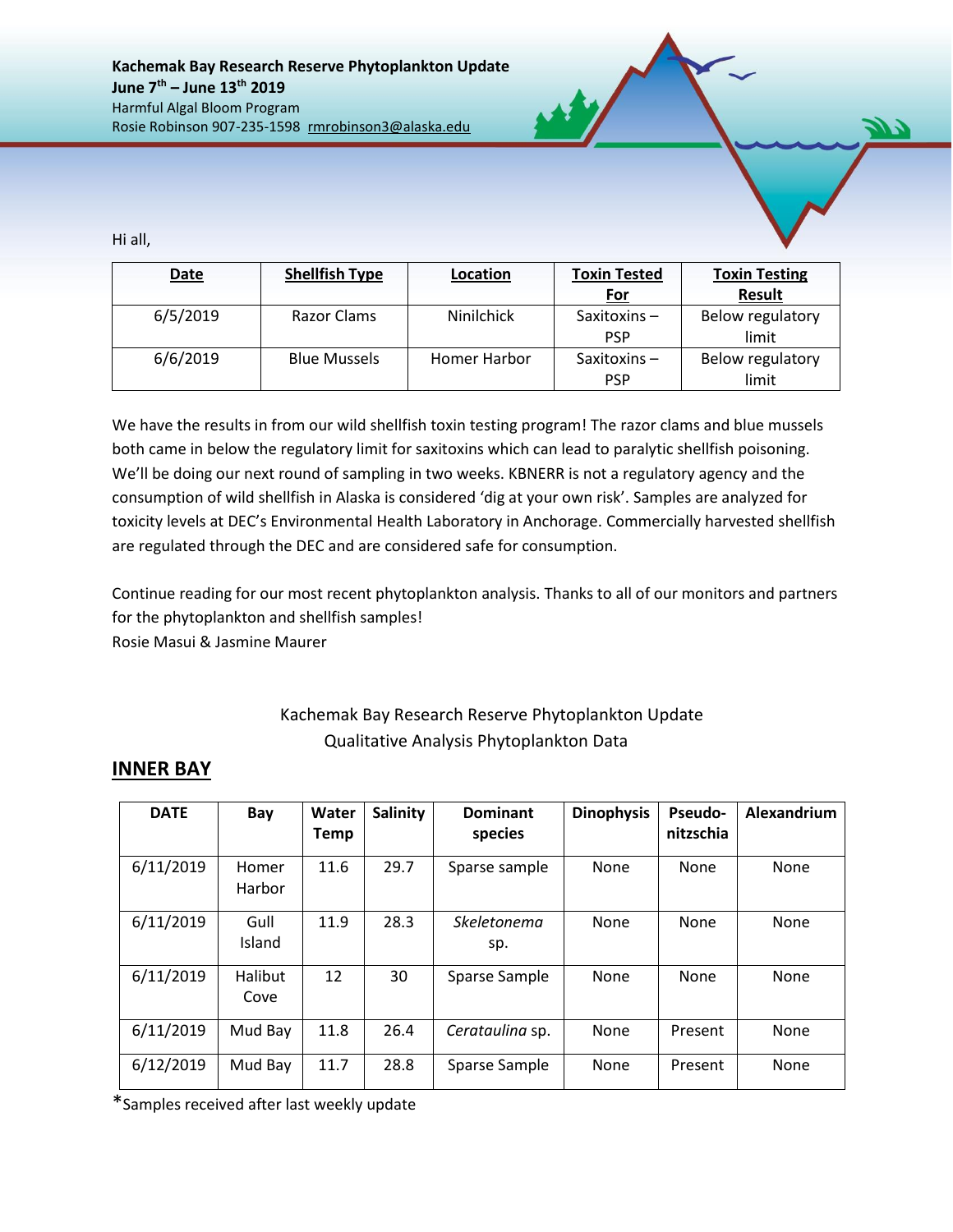## **OUTER BAY**

| <b>DATE</b> | Bay               | Water<br><b>Temp</b> | <b>Salinity</b> | <b>Dominant</b><br>species                        | <b>Dinophysis</b> | Pseudo-<br>nitzschia | Alexandrium |
|-------------|-------------------|----------------------|-----------------|---------------------------------------------------|-------------------|----------------------|-------------|
| 5/19/2019*  | Jakolof           | 7                    | 32              | Chaetoceros<br>spp. bloom                         | Present           | Present              | Present     |
| 5/28/2019*  | Jakolof           | 7.0                  | 23              | Chaetoceros<br>spp. bloom                         | None              | Present              | None        |
| 6/3/2019    | Port<br>Graham    | 9.9                  | 32              | Chaetoceros<br>spp. bloom                         | None              | Present              | Present     |
| 6/3/2019    | Port<br>Graham    | 9.9                  | 25              | Chaetoceros<br>spp. bloom                         | None              | Present              | None        |
| 6/8/2019    | Tutka<br>Bay      | 5.5                  | 15              | Chaetoceros<br>spp. bloom                         | Present           | Present              | None        |
| 6/10/2019   | Tutka<br>Bay      | 10.9                 | 27              | Chaetoceros<br>spp. bloom                         | None              | Present              | None        |
| 6/11/2019   | Tutka<br>Bay      | 13.5                 | 23.1            | Chaetoceros<br>spp.                               | None              | Present              | None        |
| 6/11/2019   | Sadie<br>Cove     | 13.2                 | 19.5            | Chaetoceros<br>spp. &<br>Skeletonema<br>sp.       | None              | Present              | None        |
| 6/11/2019   | Eldred<br>Passage | 14.9                 | 26.2            | Chaetoceros<br>bloom &<br>Leptocylindrus<br>bloom | None              | Present              | Present     |
| 6/11/2019   | Kasitsna<br>Bay   | 10.2                 | 31              | Chaetoceros<br>&<br>Leptocylindrus                | None              | Present              | None        |
| 6/12/2019   | Port<br>Graham    | 11                   | 30              | Chaetoceros<br>spp. bloom                         | None              | Abundant             | None        |

\*Samples received after last weekly update

## **RESURRECTION BAY**

| <b>DATE</b> | Bay              | Water<br><b>Temp</b> | Salinity | <b>Dominant</b><br>species | <b>Dinophysis</b> | <b>Pseudo-</b><br>nitzschia | Alexandrium |
|-------------|------------------|----------------------|----------|----------------------------|-------------------|-----------------------------|-------------|
| 6/13/2019   | <b>SMIC Dock</b> | 10.2                 | 26.2     | Pseudo-<br>nitzchia        | Present           | Present                     | None        |

\*Samples received after last weekly update